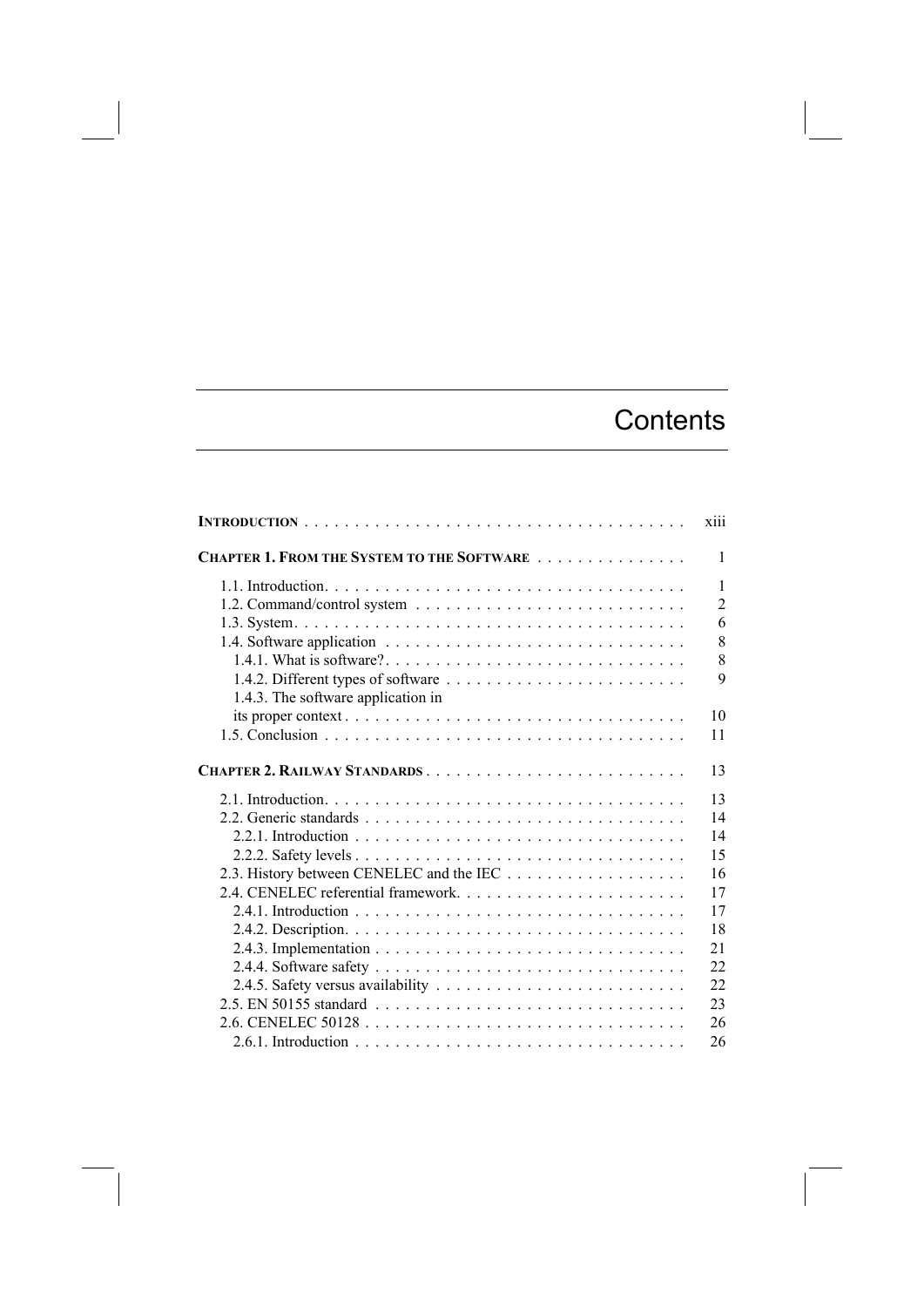vi CENELEC 50128 and IEC 62279 Standards

|                                                                                    | 26  |
|------------------------------------------------------------------------------------|-----|
| 2.6.3. Comparison of 2001 and 2011 versions. $\dots \dots \dots \dots \dots \dots$ | 28  |
|                                                                                    | 30  |
| <b>CHAPTER 3. RISK AND SAFETY INTEGRITY LEVEL</b>                                  | 31  |
|                                                                                    | 31  |
|                                                                                    | 31  |
|                                                                                    | 37  |
|                                                                                    | 37  |
|                                                                                    | 40  |
|                                                                                    | 47  |
|                                                                                    | 50  |
|                                                                                    | 55  |
|                                                                                    | 56  |
|                                                                                    | 57  |
|                                                                                    | 58  |
|                                                                                    | 59  |
| 3.3.10. Identification of safety requirements.                                     | 60  |
|                                                                                    | 61  |
|                                                                                    | 62  |
|                                                                                    | 64  |
|                                                                                    | 66  |
|                                                                                    | 66  |
|                                                                                    | 67  |
|                                                                                    | 67  |
|                                                                                    | 67  |
|                                                                                    | 68  |
|                                                                                    | 68  |
|                                                                                    | 69  |
|                                                                                    | 73  |
| 4.3.4. Software quality assurance plan (SQAP)                                      | 75  |
|                                                                                    | 78  |
|                                                                                    | 78  |
|                                                                                    | 80  |
|                                                                                    | 82  |
|                                                                                    | 84  |
|                                                                                    | 86  |
|                                                                                    | 86  |
|                                                                                    | 87  |
|                                                                                    | 103 |
|                                                                                    |     |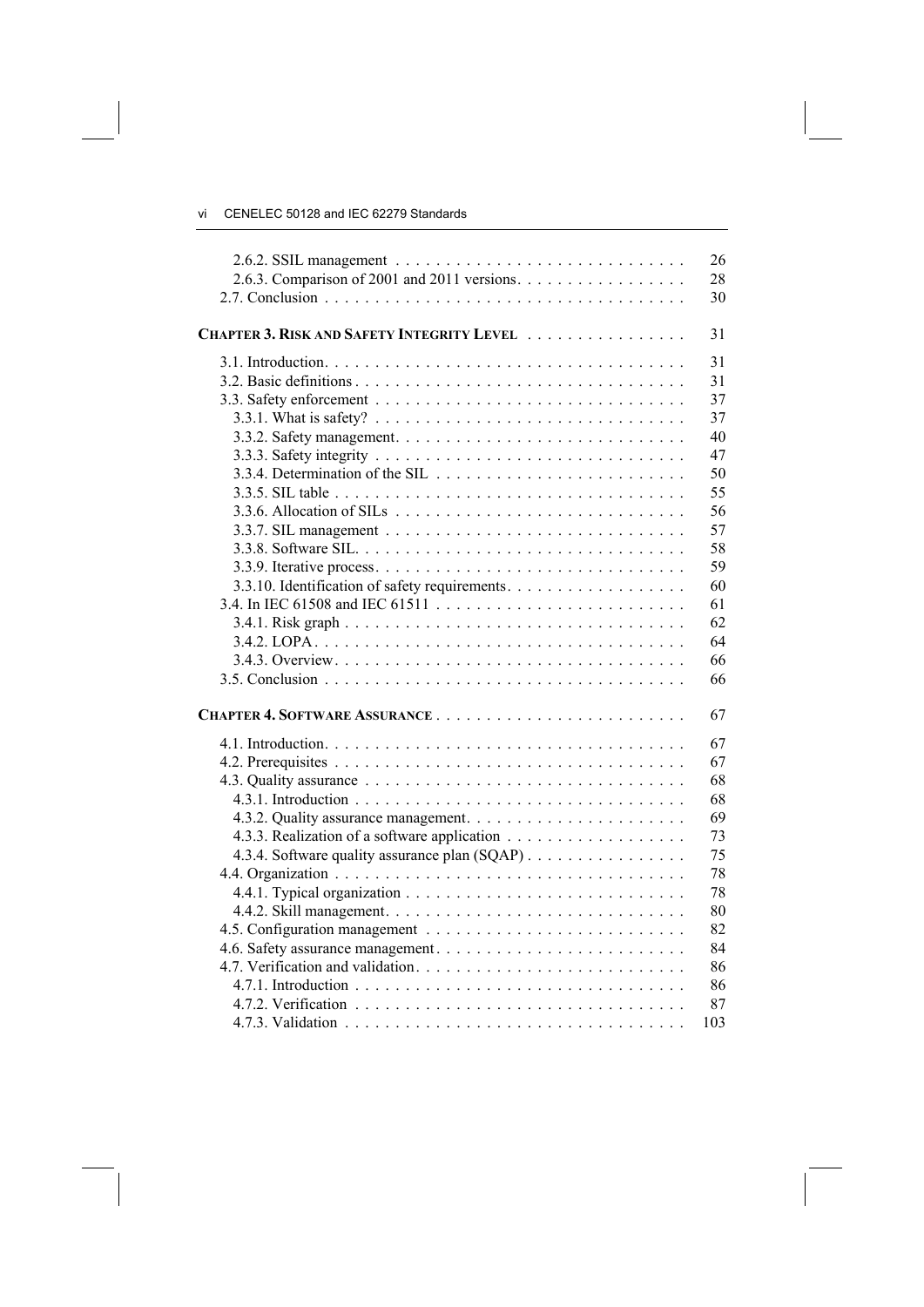|                                              | 104 |
|----------------------------------------------|-----|
|                                              | 104 |
|                                              | 105 |
| 4.11. Appendix A: list of quality            |     |
| documents to be produced                     | 106 |
| 4.12. Appendix B: structure of a             |     |
|                                              | 106 |
|                                              |     |
|                                              | 109 |
|                                              | 109 |
|                                              | 110 |
|                                              | 110 |
|                                              | 111 |
| 5.2.3. Process of analysis and documentation | 119 |
| 5.2.4. Verification and validation of        |     |
|                                              | 126 |
|                                              | 129 |
|                                              | 129 |
| 5.3.2. Characterization of requirements      |     |
|                                              | 135 |
|                                              | 135 |
|                                              | 140 |
|                                              | 140 |
|                                              | 140 |
|                                              | 141 |
|                                              | 143 |
|                                              | 146 |
|                                              | 150 |
|                                              | 150 |
|                                              | 151 |
|                                              | 152 |
|                                              | 154 |
|                                              |     |
|                                              | 155 |
|                                              | 155 |
|                                              | 156 |
|                                              | 156 |
|                                              | 158 |
|                                              | 158 |
|                                              | 161 |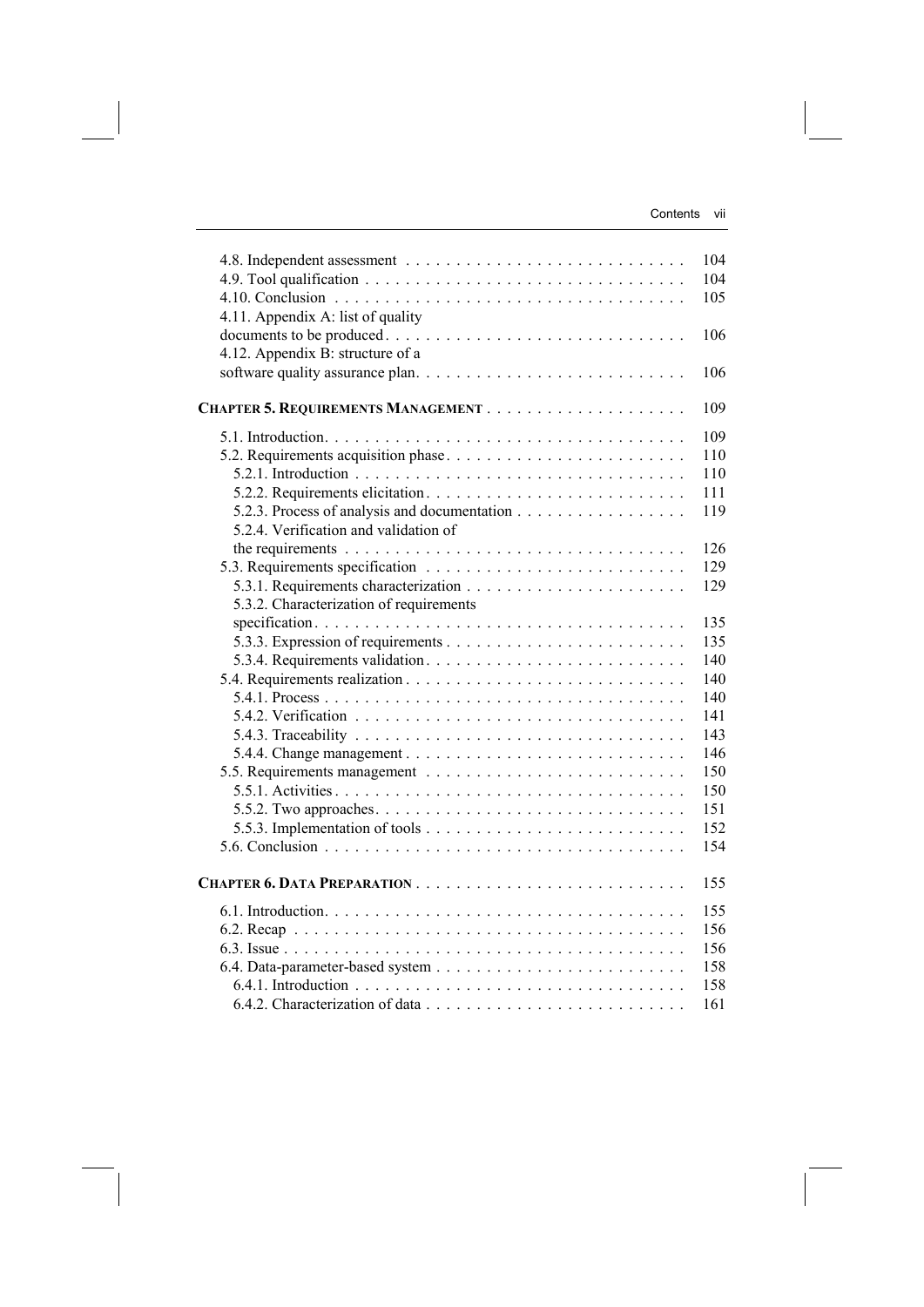|                                                    | 162 |
|----------------------------------------------------|-----|
|                                                    | 164 |
|                                                    | 165 |
|                                                    | 165 |
| 6.5.2. What the CENELEC framework does not say     | 167 |
|                                                    | 169 |
|                                                    | 169 |
| 6.6.2. Presentation of section 8 of the            |     |
|                                                    | 170 |
|                                                    | 174 |
| 6.7.1. Management of the data preparation process. | 174 |
|                                                    | 182 |
|                                                    | 182 |
|                                                    | 186 |
|                                                    | 190 |
| 6.7.6. Integration of the application              |     |
|                                                    | 196 |
| 6.7.7. Validation and evaluation                   |     |
|                                                    | 197 |
| 6.7.8. Procedure and tools for                     |     |
|                                                    | 197 |
|                                                    | 198 |
|                                                    | 199 |
|                                                    | 199 |
|                                                    |     |
|                                                    | 201 |
|                                                    | 201 |
|                                                    | 201 |
|                                                    | 203 |
|                                                    | 203 |
| 7.3.2. Architecture and component design phase     | 213 |
|                                                    | 236 |
|                                                    | 242 |
|                                                    | 243 |
|                                                    | 246 |
|                                                    | 247 |
|                                                    | 249 |
|                                                    | 250 |
| 7.6. Appendix A: the programming language "Ada"    | 251 |
| 7.7. Appendix B: the programming language "C".     | 253 |
|                                                    | 253 |
|                                                    |     |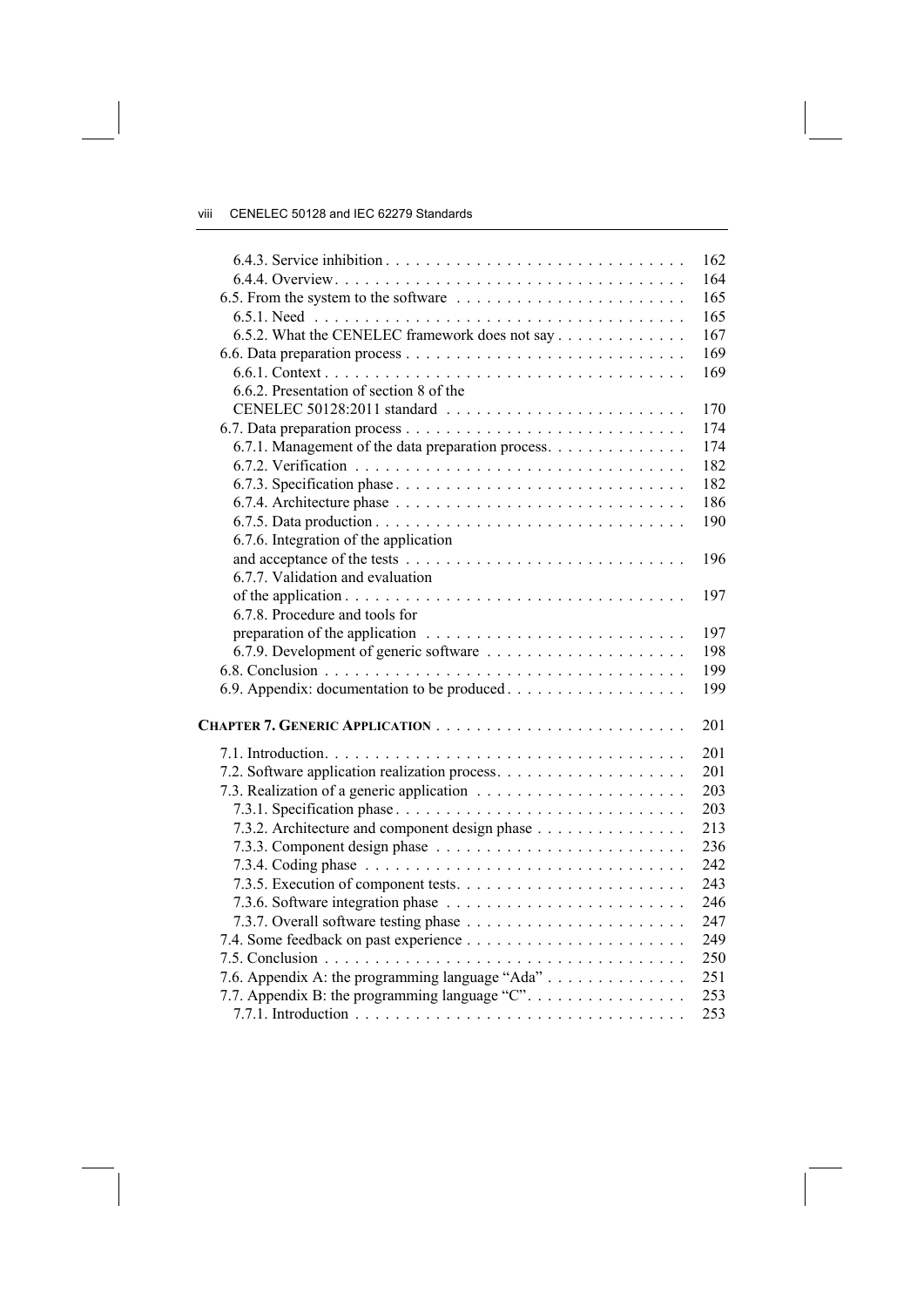| 7.7.2. The difficulty with $C_1, \ldots, C_n, \ldots, C_n$ | 253 |
|------------------------------------------------------------|-----|
|                                                            | 254 |
|                                                            | 255 |
| 7.8. Appendix C: introduction to                           |     |
|                                                            | 255 |
| 7.9. Appendix D: documentation                             |     |
|                                                            | 258 |
|                                                            | 261 |
|                                                            | 261 |
|                                                            | 261 |
|                                                            | 261 |
| 8.2.2. Different types of modeling                         | 263 |
|                                                            | 264 |
| 8.3. Use of formal techniques and formal methods           | 265 |
|                                                            | 265 |
|                                                            | 268 |
|                                                            | 269 |
|                                                            | 269 |
|                                                            | 270 |
|                                                            | 276 |
|                                                            | 279 |
|                                                            | 279 |
|                                                            | 280 |
|                                                            | 282 |
|                                                            | 284 |
|                                                            | 285 |
|                                                            |     |
|                                                            | 287 |
|                                                            | 287 |
|                                                            | 288 |
|                                                            | 288 |
|                                                            | 288 |
|                                                            | 291 |
|                                                            | 292 |
|                                                            | 293 |
|                                                            | 293 |
|                                                            | 293 |
|                                                            | 294 |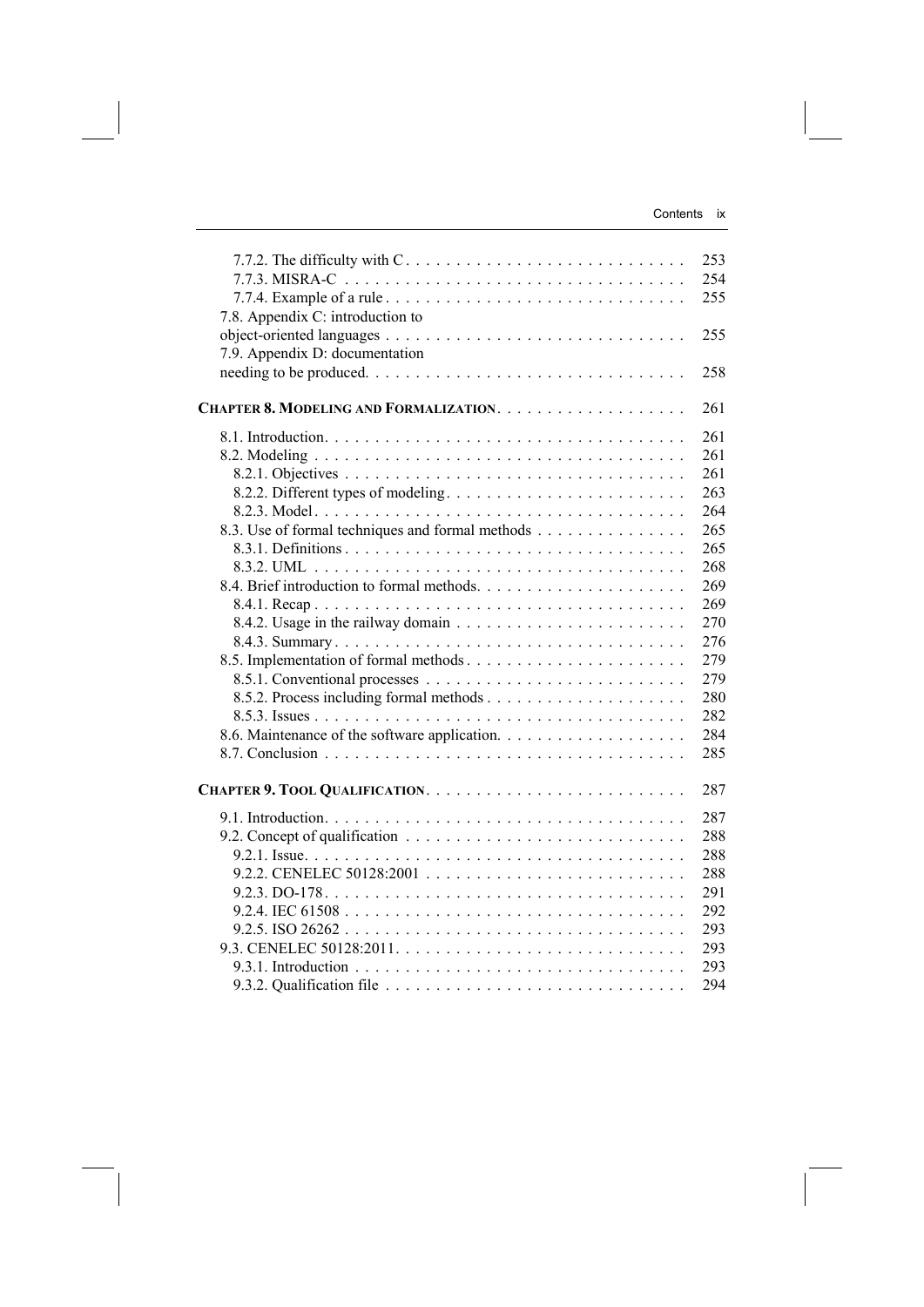|                                                    | 295 |
|----------------------------------------------------|-----|
| 9.3.4. Implementation of the qualification process | 297 |
|                                                    | 305 |
|                                                    | 305 |
|                                                    | 305 |
|                                                    | 306 |
|                                                    | 306 |
|                                                    | 306 |
|                                                    | 307 |
|                                                    | 307 |
|                                                    | 307 |
|                                                    | 307 |
|                                                    | 308 |
| 9.6.3. Qualification of non-commercial tools       | 308 |
|                                                    | 308 |
|                                                    |     |
| CHAPTER 10. MAINTENANCE AND DEPLOYMENT             | 309 |
|                                                    |     |
|                                                    | 309 |
|                                                    | 309 |
|                                                    | 309 |
|                                                    | 310 |
|                                                    | 312 |
|                                                    | 312 |
|                                                    | 313 |
|                                                    | 314 |
|                                                    | 315 |
|                                                    | 315 |
|                                                    | 315 |
|                                                    | 316 |
|                                                    | 318 |
| 10.7. Appendix: documentation                      |     |
|                                                    | 319 |
|                                                    |     |
| CHAPTER 11. ASSESSMENT AND CERTIFICATION           | 321 |
|                                                    | 321 |
|                                                    | 321 |
|                                                    | 321 |
|                                                    | 324 |
|                                                    | 325 |
|                                                    | 326 |
|                                                    | 326 |
|                                                    |     |